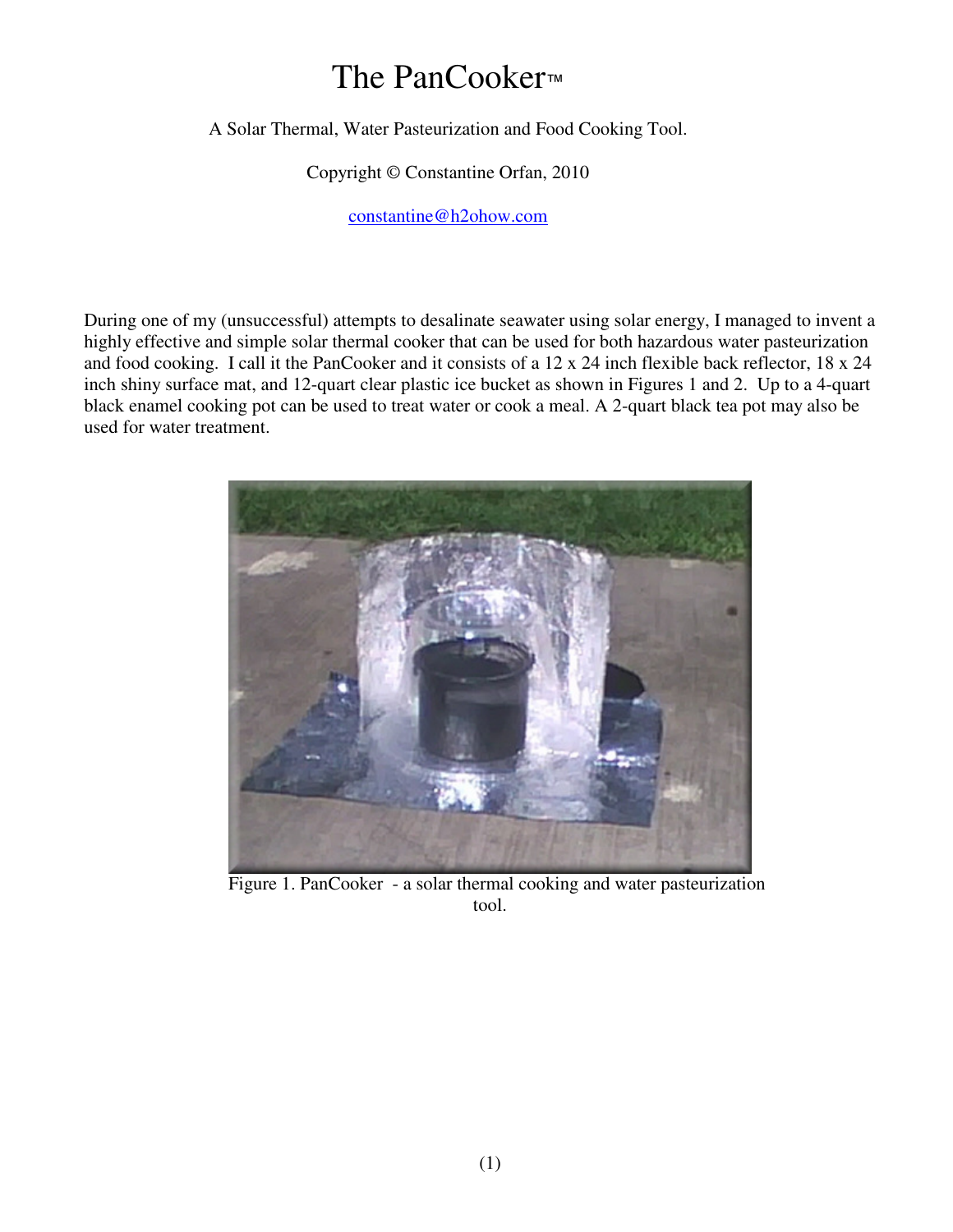

Figure 2. PanCooker components - from left to right: 12-quart clear plastic ice bucket, 12 x 24 inch flexible back reflector, 18 x 24 inch shiny surface mat, 4-quart black enamel cooking pot, and 2-quart black teapot. Optional 2-liter filled water bottle to brace the back reflector (from wind).

To use the PanCooker, first lay the surface mat on the ground, lengthwise, facing the sun. Next, use your hands to shape the back reflector into an open letter 'C' and center it on the back edge of the mat facing the sun. Then, place your pot on the center of the mat, and cover the pot with the ice bucket. Adjust the covered pot so the base of the ice bucket touches the back reflector as shown in Figure 1. Monitor the position of the sun in the sky and move the PanCooker as needed to always face the sun. The PanCooker is capable of intense light amplification. A set of sunglasses is highly recommended when using or being near the PanCooker. The size of the PanCooker is only limited by the size of the ice bucket. As a result, the size of the water/cooking pot is limited to nothing larger that 7.5 x 7.5 inches ( 4-quarts). When I find a larger inexpensive alternative, I'll let you know.

Since 1890, pasteurization has been used to kill harmful waterborne bacteria and virus. To be pasteurized, water must be heated to at least  $150^{\circ}$  F (65° C) for one hour (1). The PanCooker is fully capable of reaching 150° F in two hours but you need up to one more hour to safely complete the pasteurization process. Always use a thermometer (liquid or meat) to measure water temperature and avoid heating beyond 160° F (71° C). Once water temperature reaches 160° F, you only need 15 seconds to kill all harmful waterborne germs.

Given sunny skies and air temperatures of at least 75° F (24° C), I found I could pasteurize a 2-quart teapot in two hours and a 4-quart cooking pot in three hours. On very hot days  $(90^\circ + F, 32^\circ C)$  the heating time is reduced by up to one hour. Under ideal conditions, the PanCooker has the capacity to pasteurize up to 12 quarts of hazardous water per day. Hence, one PanCooker can meet the water treatment needs of the average household almost anywhere in the world. Please note, the PanCooker does NOT treat chemically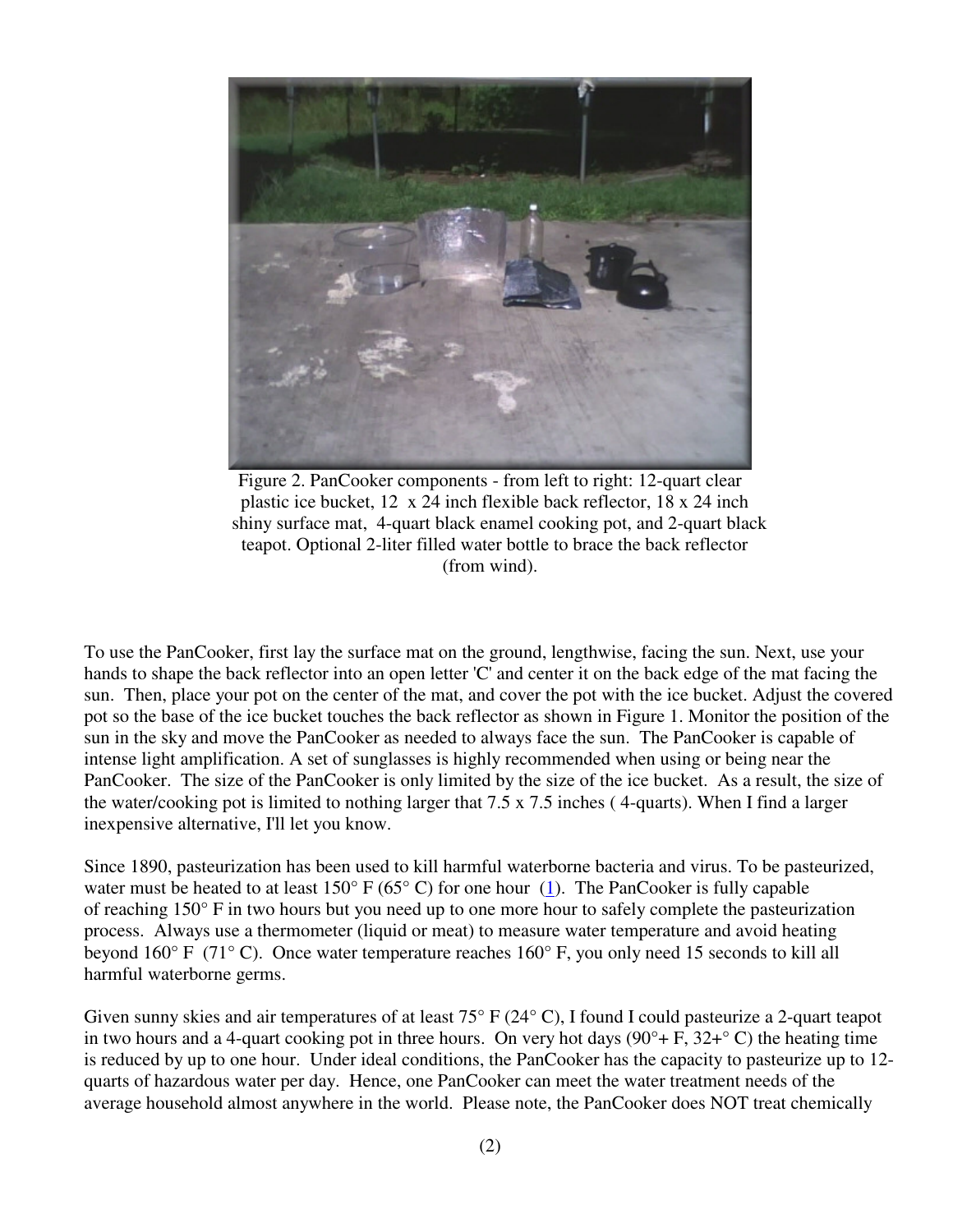contaminated water, seawater or brackish water. Also, the PanCookerl is NOT a filter or purification system. The water used should be reasonably clear and free of obvious particles or have already passed some other pre-filter system (2).

The PanCooker works because the back reflector is curved to reflect and focus sunlight onto the center of the surface mat where we place our water pot. The shiny surface mat further reflects light onto the pot and onto the back reflector. The black color of the pot acts like a light magnet absorbing all available light striking its' surface. The pots' metal molecules are excited by the photons that make up the light resulting in heat that is transferred to the water (or food) in the pot. Finally, the clear plastic ice bucket helps to retain heat by promoting a greenhouse effect and preventing heat loss due to wind and air temperature.

## Steps for Making a PanCooker™

#### Materials (brands in parenthesis)

With the exception of the 12-quart ice bucket which I found at Party City, all tools and materials may be purchased in the USA at most large hardware stores and supermarkets. I found everything at Loews hardware and Walmart. Everything you need is shown in Figure 3. The ice bucket is the most expensive component of the PanCooker and costs \$12. However, the total material cost is under \$17 per unit.

12-quart jumbo ice bucket (Party City)

12 inch roll of self-adhesive HVAC duct insulation (Frost King at Loews)

12 inch roll of heavy duty aluminum foil (Reynolds at Walmart)

18 inch roll of heavy duty aluminum foil (Reynolds at Walmart)

18 inch roll of self-adhesive clear plastic contact paper (Con-tact at Walmart)

Aluminum foil tape (Shurtape at Loews)

Clear packing tape (3M at Loews )

#### Tools

Scissors (for cutting)

Yard stick (for measuring)

Liquid or meat thermometer (for measuring water temperature)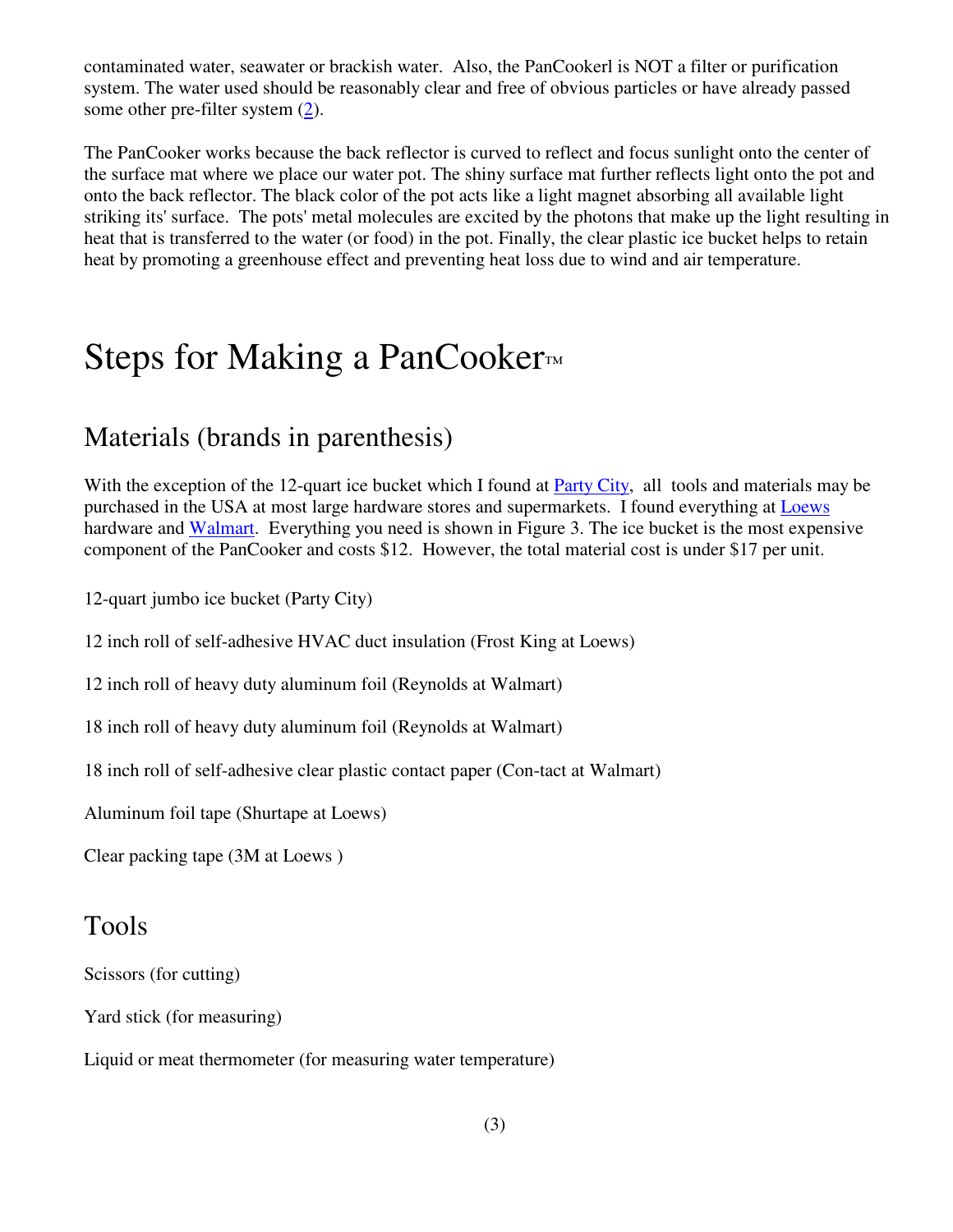

Figure 3. Tools and materials used to make a PanCooker. From left to right: yard stick, scissors, meat thermometer, 12-quart jumbo ice bucket, self-adhesive HVAC duct insulation, 12 inch and 18 inch rolls of heavy duty aluminum foil, 18 inch roll of self-adhesive clear plastic contact paper, aluminum foil tape and clear packing tape.

#### Step 1: Make the Surface Mat

The shiny surface mat is a sheet of 'aluminum canvas'. Aluminum canvas is a name I coined to describe the product of applying a sheet of self-adhesive contact paper or overlapping strips of 2-inch duct tape to the 'dull' side of a sheet of aluminum foil. After some experience, I found it easier to apply duct tape instead of contact paper. I like to use aluminum canvas whenever I need a surface that's shiny plus water and tear resistant. You make the aluminum canvas surface mat by first cutting an 18 x 24 inch strip of aluminum foil. Next, if you are using contact paper, press an equal sized sheet of clear self-adhesive contact paper onto the 'dull' side of the aluminum foil. Press the two layers together and smooth out with your hands. Remove any air bubbles by pricking them with your scissor (or other sharp point) and flattening with your fingers. Use clear packing tape to cover any rough edges and bare spots. Cut away any excess material with your scissors.

The result is a tough, tear resistant sheet of aluminum foil that is protected from wear and water. You will be placing the contact paper (or taped) side of the surface mat face down on the ground and the shiny side up. Depending on your situation, you may want to add another sheet of clear contact paper onto the shiny side of the foil for extra wear and water protection. However, this may compromise the shine (slightly), so see how things work with only a single layer of contact paper.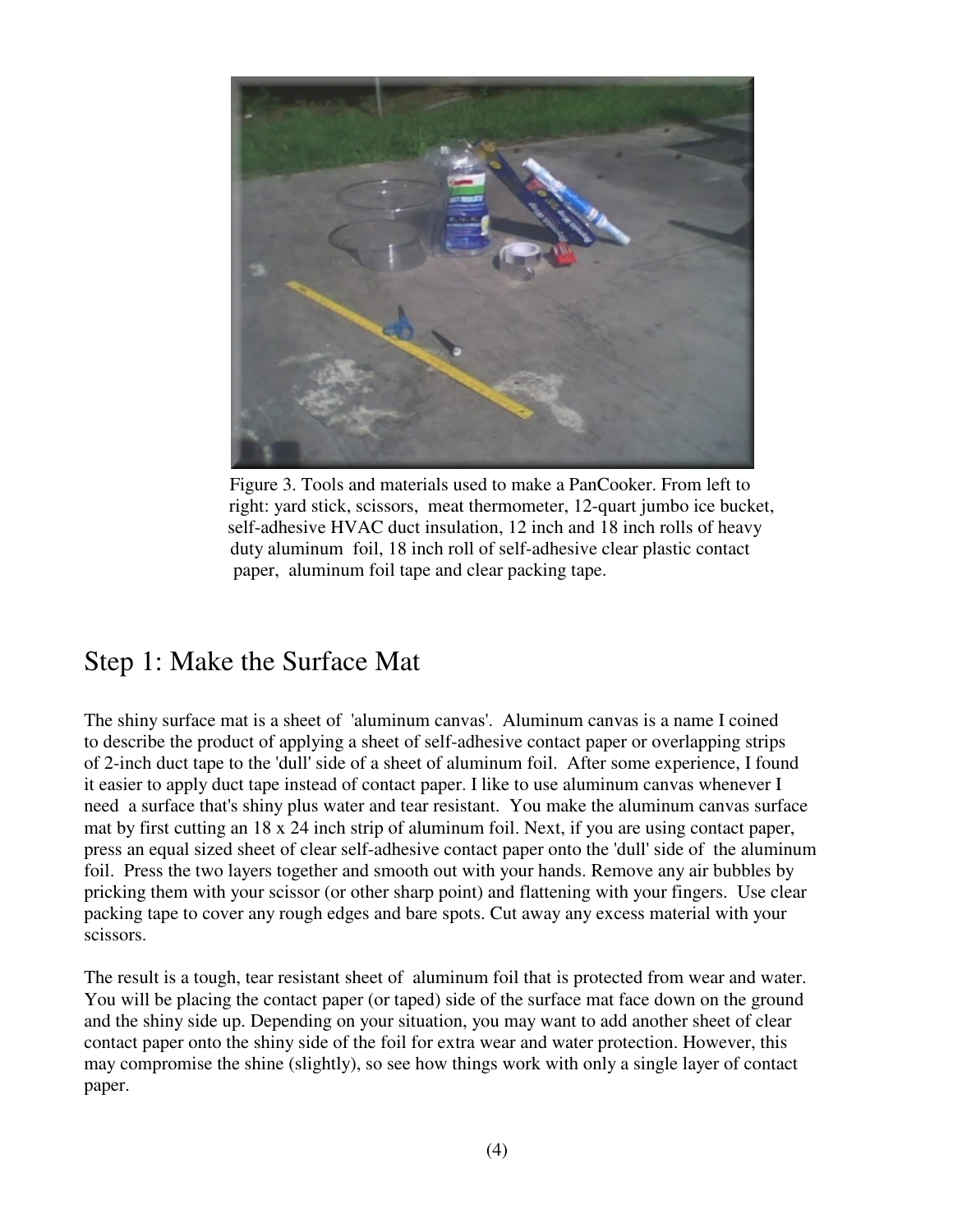### Step 2: Make the Back Reflector

Second, make the back reflector by cutting a 12 x 24 inch strip of self-adhesive HVAC duct insulation and laying it adhesive side up. Next, press the 'dull' side of the 12-inch roll of heavy duty aluminum foil onto the adhesive side of the insulation to form the reflector. Use aluminum foil tape to cover any rough edges and bare spots. The result is a tough, lightweight and flexible parabolic solar reflector. Depending on your situation, you may want to use aluminum canvas instead of unprotected foil. This time, make the aluminum canvas by pressing the contact paper onto the 'shiny' side of the aluminum foil.

# In Conclusion

There are many of excellent solar cookers you can make or buy on the market today. For example, if I did not invent the PanCooker I would recommend the CooKit for water pasteurization. However, for simplicity of design and low cost, the do-it-yourself PanCooker is hard to beat. It's a powerful tool that can cook anything you can fit into a 4-quart pot. Any able bodied adult can make a PanCooker in less than 15 minutes. Moreover, as shown in Figure 4, the compact design allows everything to fit inside the ice bucket including the cooking pot. Where I live, summer time is hurricane season. Having lived through hurricane Katrina in 2005, I know my family will be better prepared to survive with our PanCooker. Amen.



Figure 4. PanCooker storage - everything fits inside the ice bucket including thewater/cooking pot.